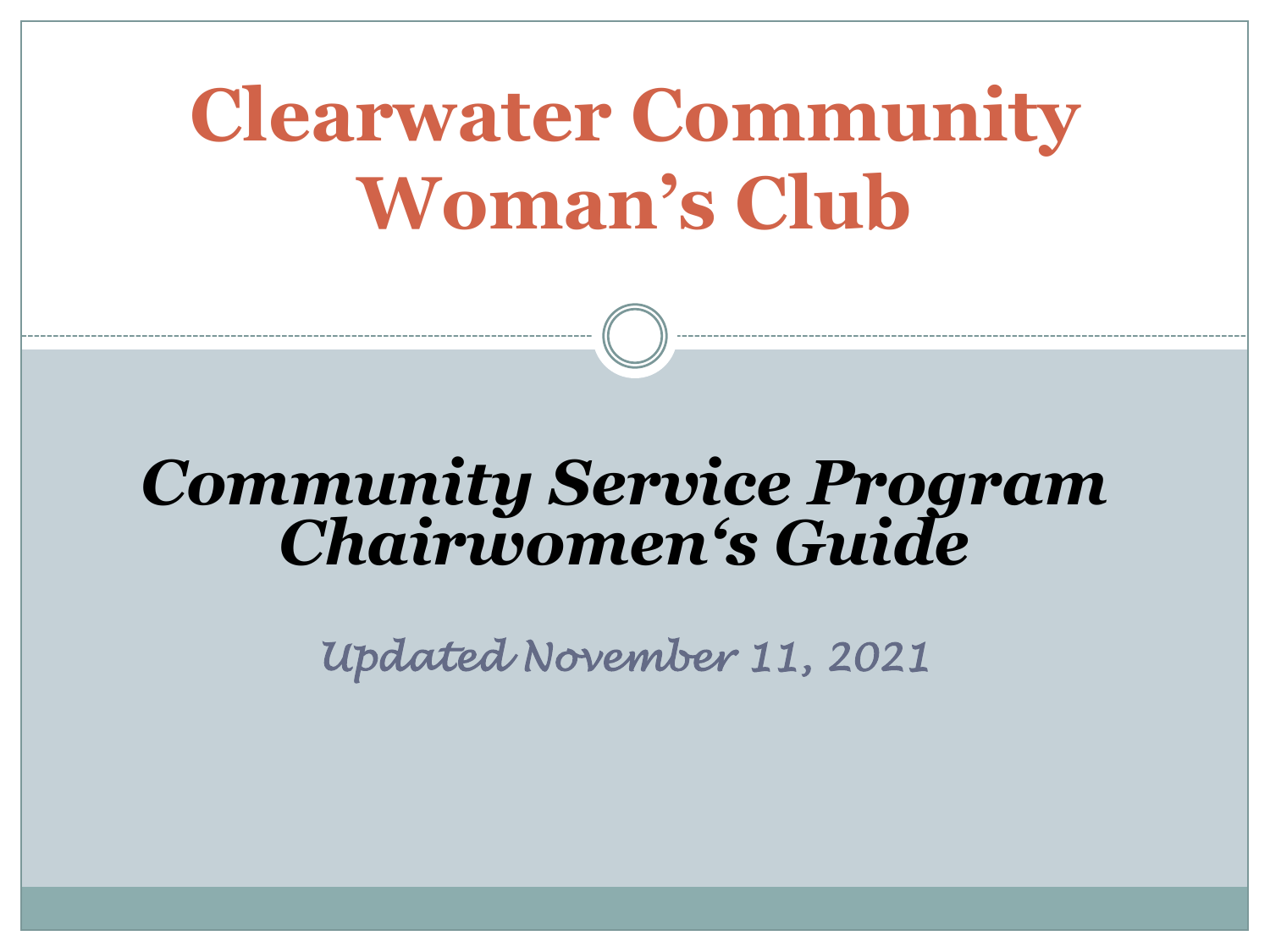## **Agenda**

- Roles and responsibilities of CSP chairperson
- CSP Program Tips
- Guest Speaker Protocol
- CSP Reporting
- CSP Reimbursement
- Useful links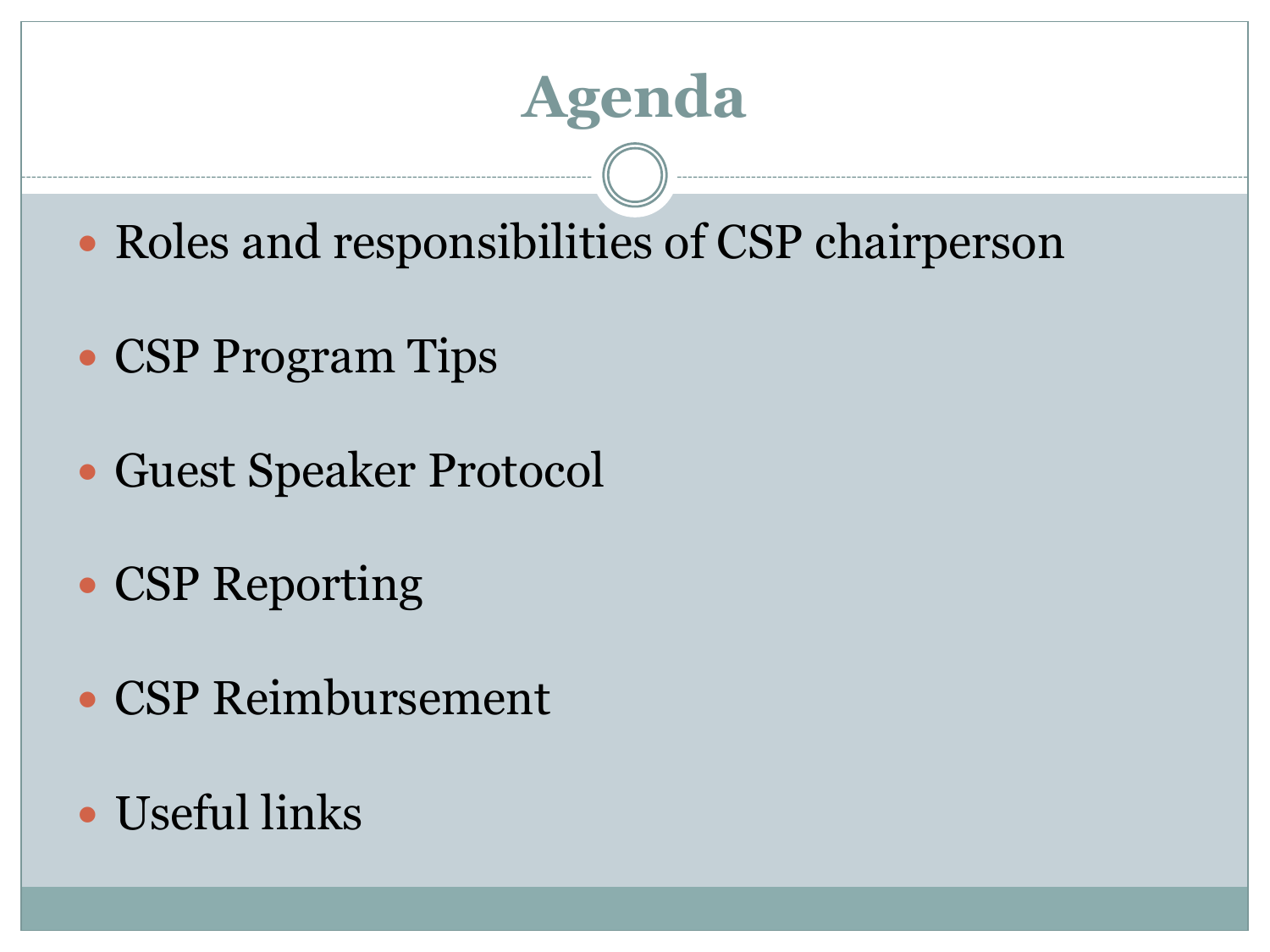#### **CSP Chairs and Co-Chairs – 2021-2022**

**Arts & Culture :** *Kim Davis/JoAnne Roby*

**Health & Wellness:** *Carole Harris/Belinda McAbee*

**Environment:** *Nita Cole/Jane Snyder*

**Civic Engagement &** 

**Outreach:** *Lucile Casey/Dottie Stutler*

**Education & Libraries:** *Kay Estock/Noreen Kromer*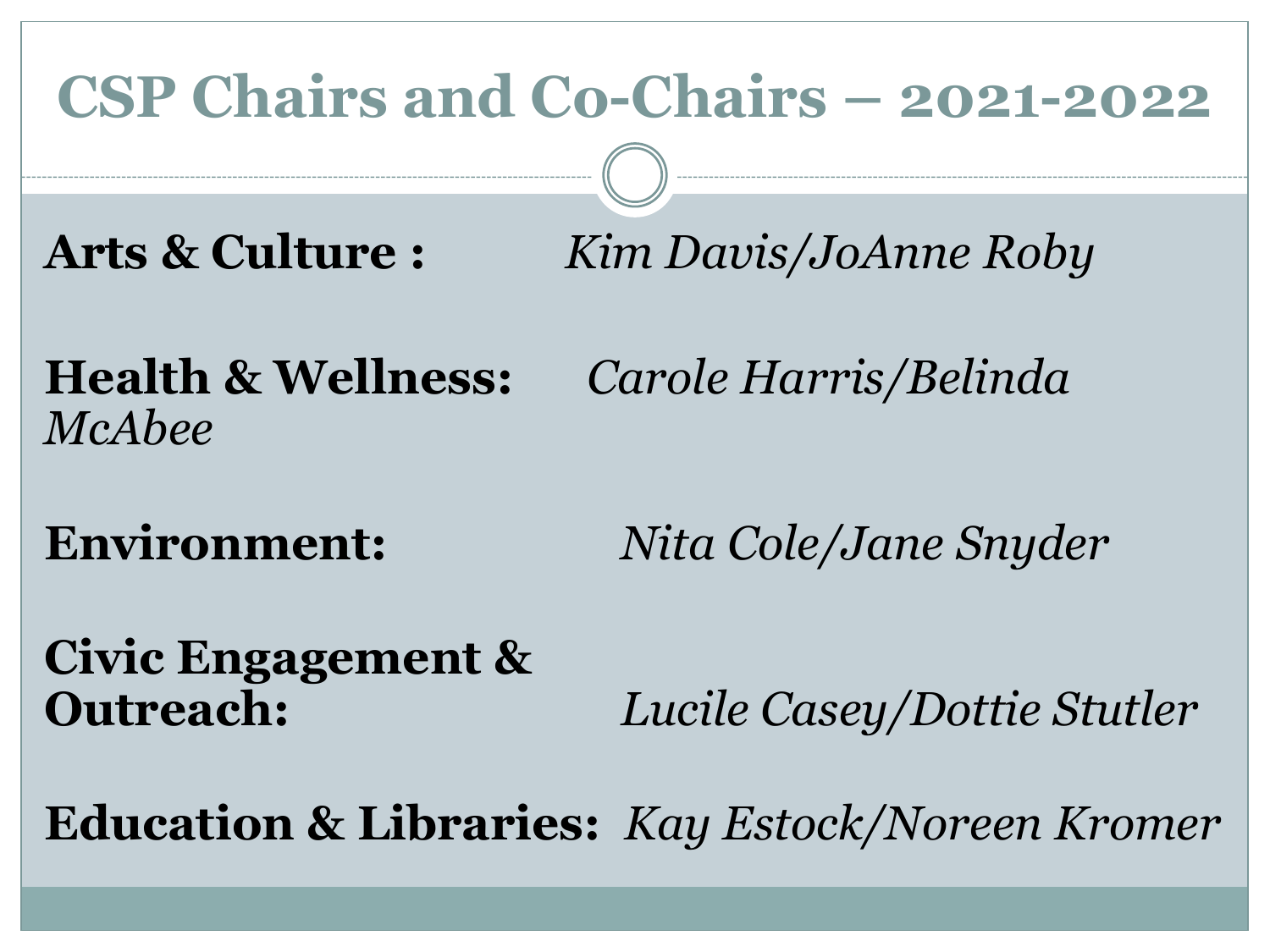## **CSPs by Month**

- 
- 
- 
- 
- 
- **April** Open

**• October** Civic Engagement & Outreach • **November** Education & Libraries **January** Arts & Culture **February** Environment • **March** Health & Wellness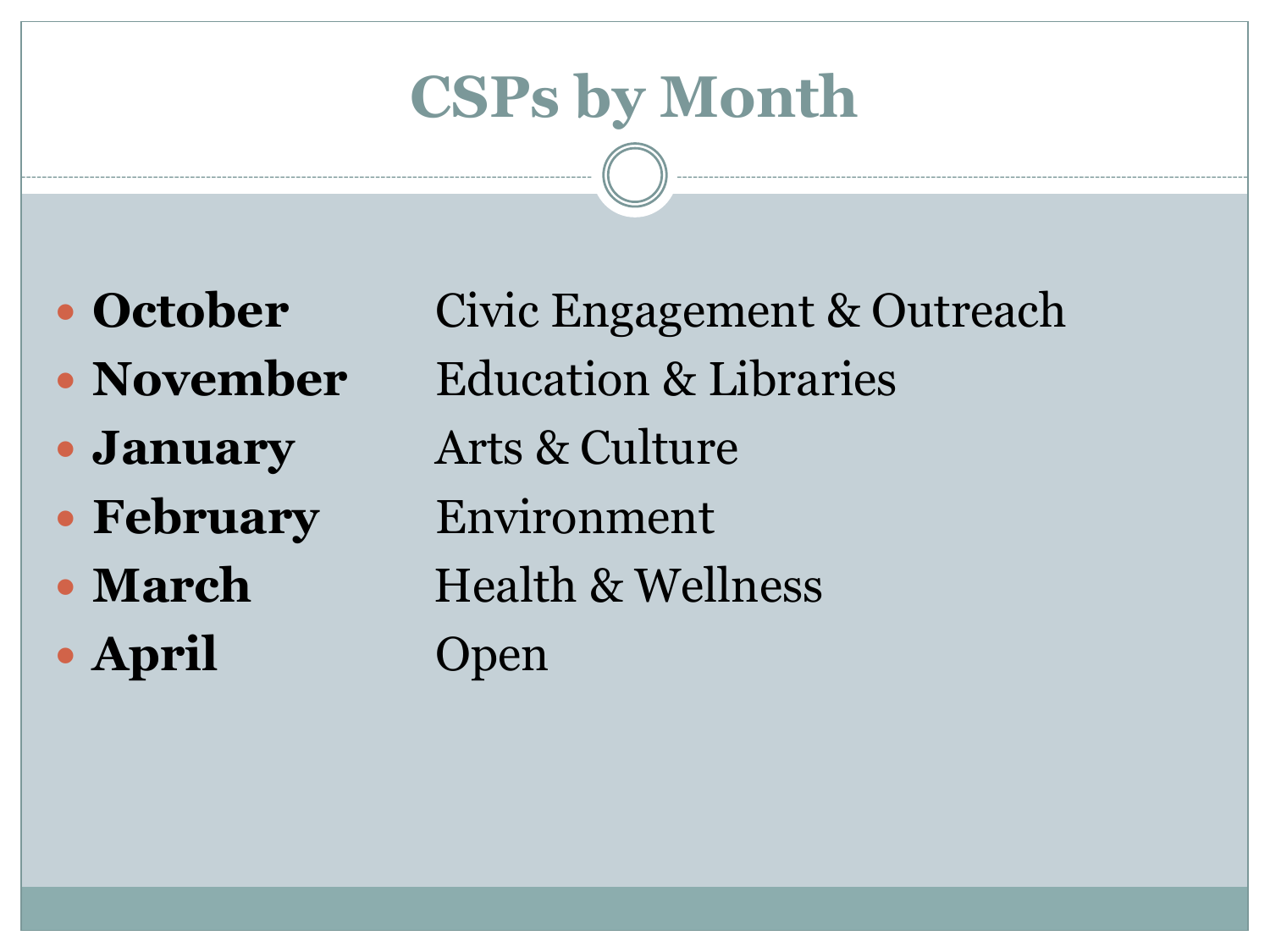## **Roles and Responsibilities**

- Notify President and 1<sup>st</sup> VP of all CSP meetings
- CSP Chair will attend all Board meetings
- Inform the Daisy Newsletter Editor of speaker and provide a short biography
- Fund-raiser events: The Daisy Luncheon: prepare baskets
- Write mid-year and end-of-year reports
- Schedule meetings with your CSP members
- Prepare agenda for meetings and distribute minutes of meetings to members, President and 1st VP
- Update content for your CSP on website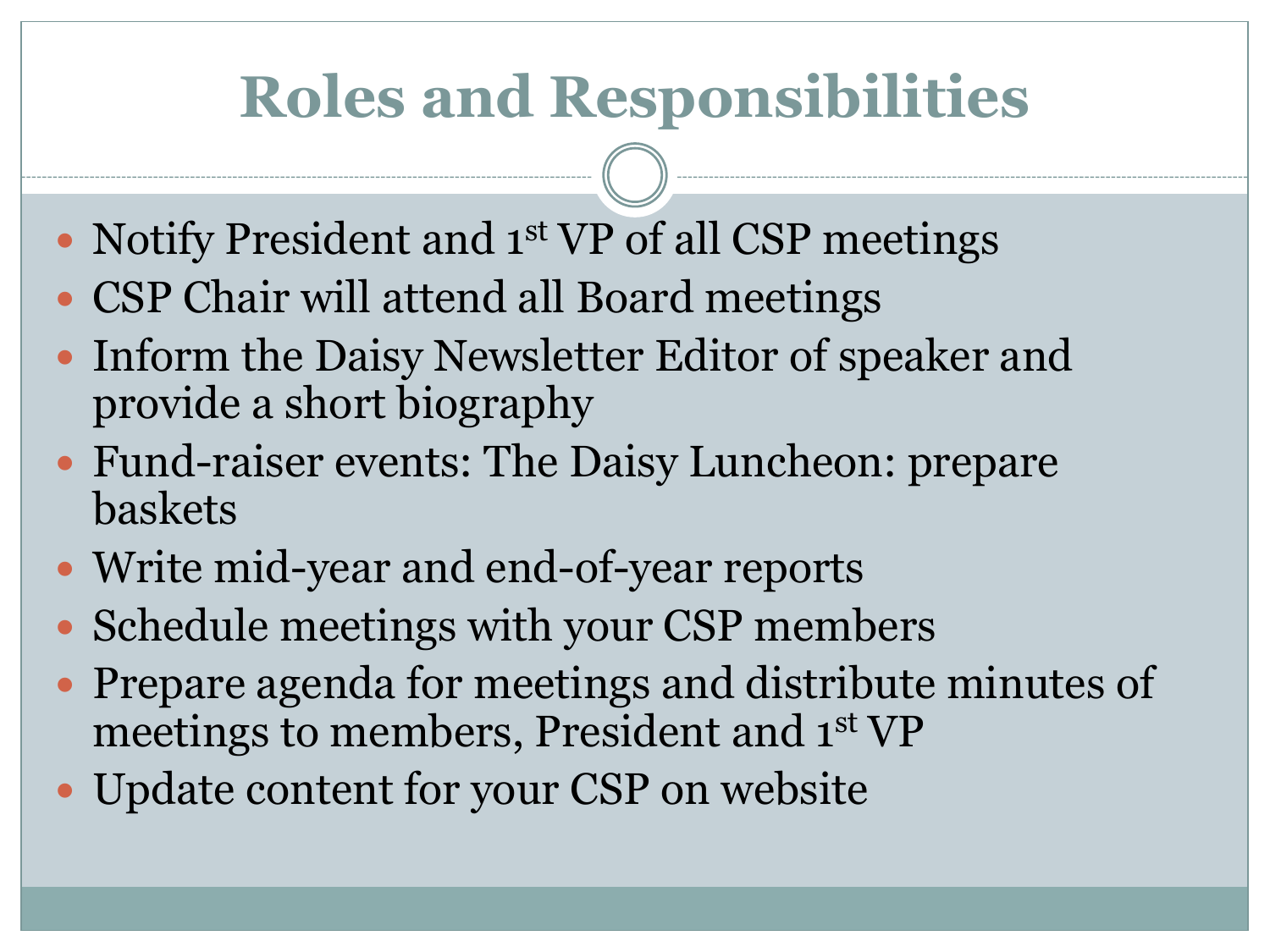## **CSP Program Tips**

- Plan early
- Contact speaker well in advance
- Be specific about length of speaking time
- Be specific about expenses
- Have an emergency plan
- Complete refreshment sign-up list
- Thought of the day
- Complete reimbursement form if needed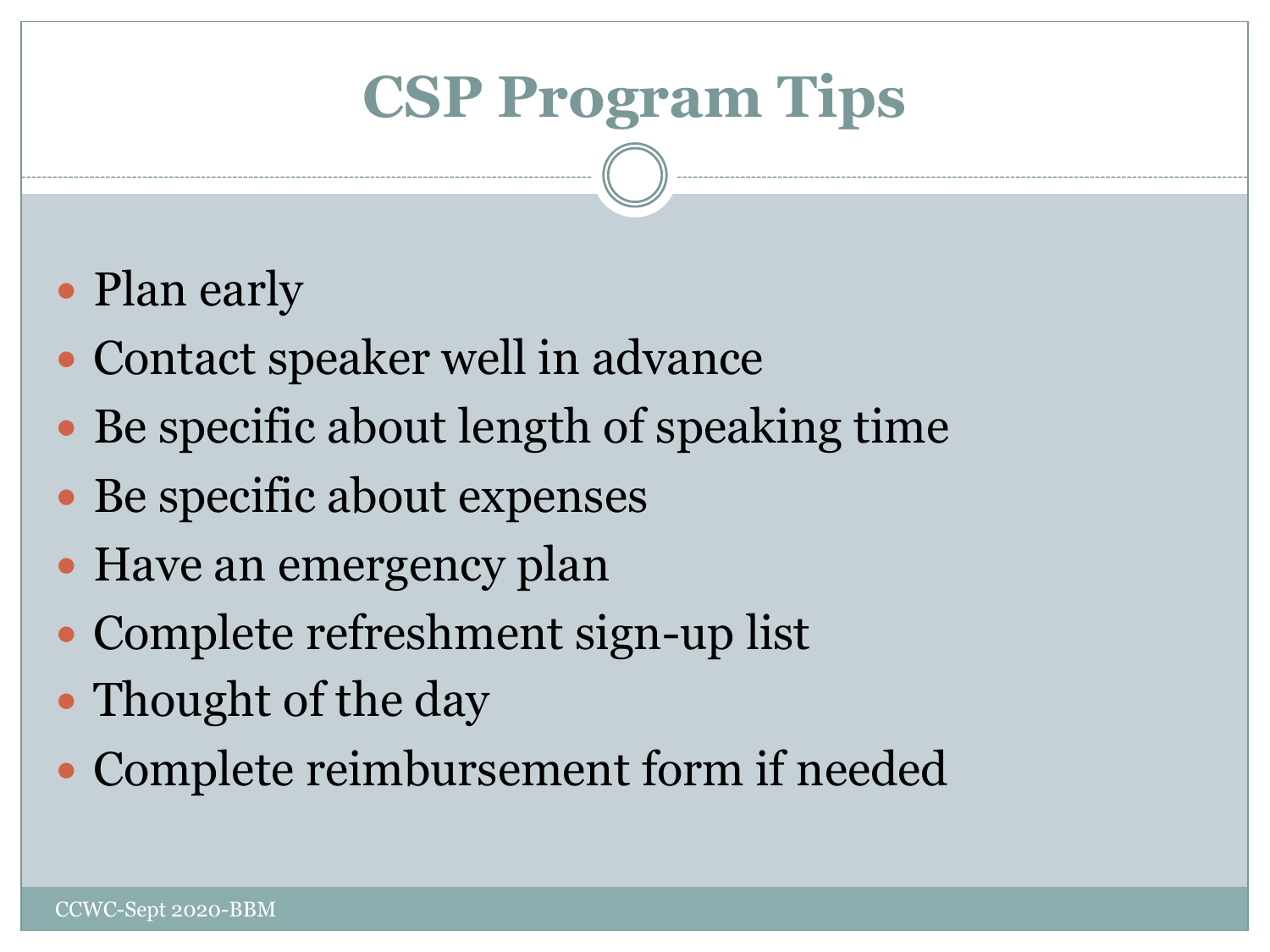#### **Guest Speaker Protocol**

- Invite speaker well in advance
- Agree on topic and timing
- Inform speaker of expected audience
- Clarify monetary compensation (\$50 max)
- Clarify what kind of equipment is needed
- Meet speaker at door and introduce her/him
- Send a thank you note after meeting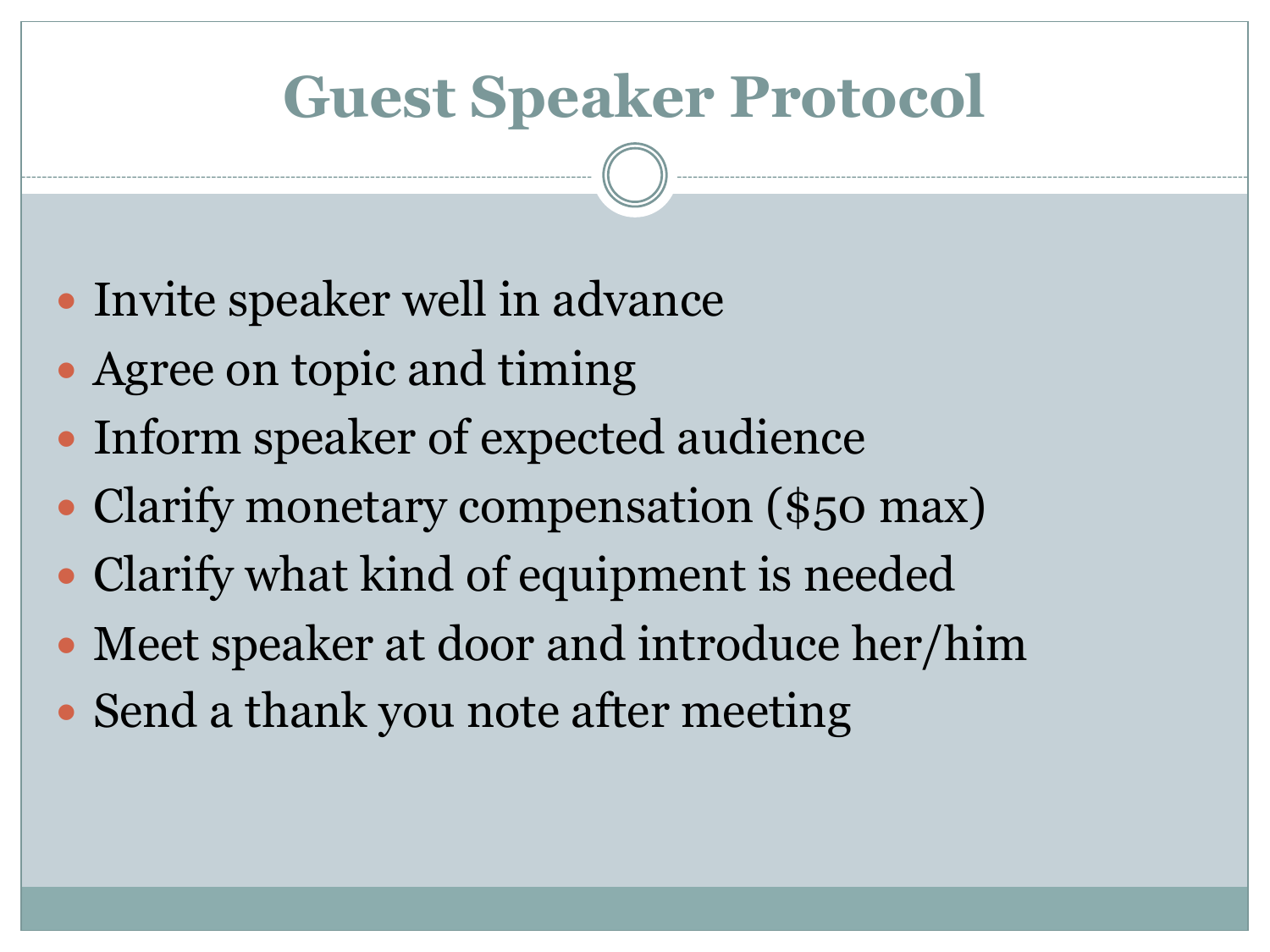## **Reporting**

#### **CSP Mid-Year and Annual Reporting Forms (link coming soon)**

The "Brag" Report – we get to brag about all the great things our mighty Club is doing in the community.

- Involves 2 sections:
	- Volunteer hours (Statistics)
		- Volunteer hours (Narrative)

Separate CSP meeting next month for training

#### **TRACK YOUR VOLUNTEER HOURS!!**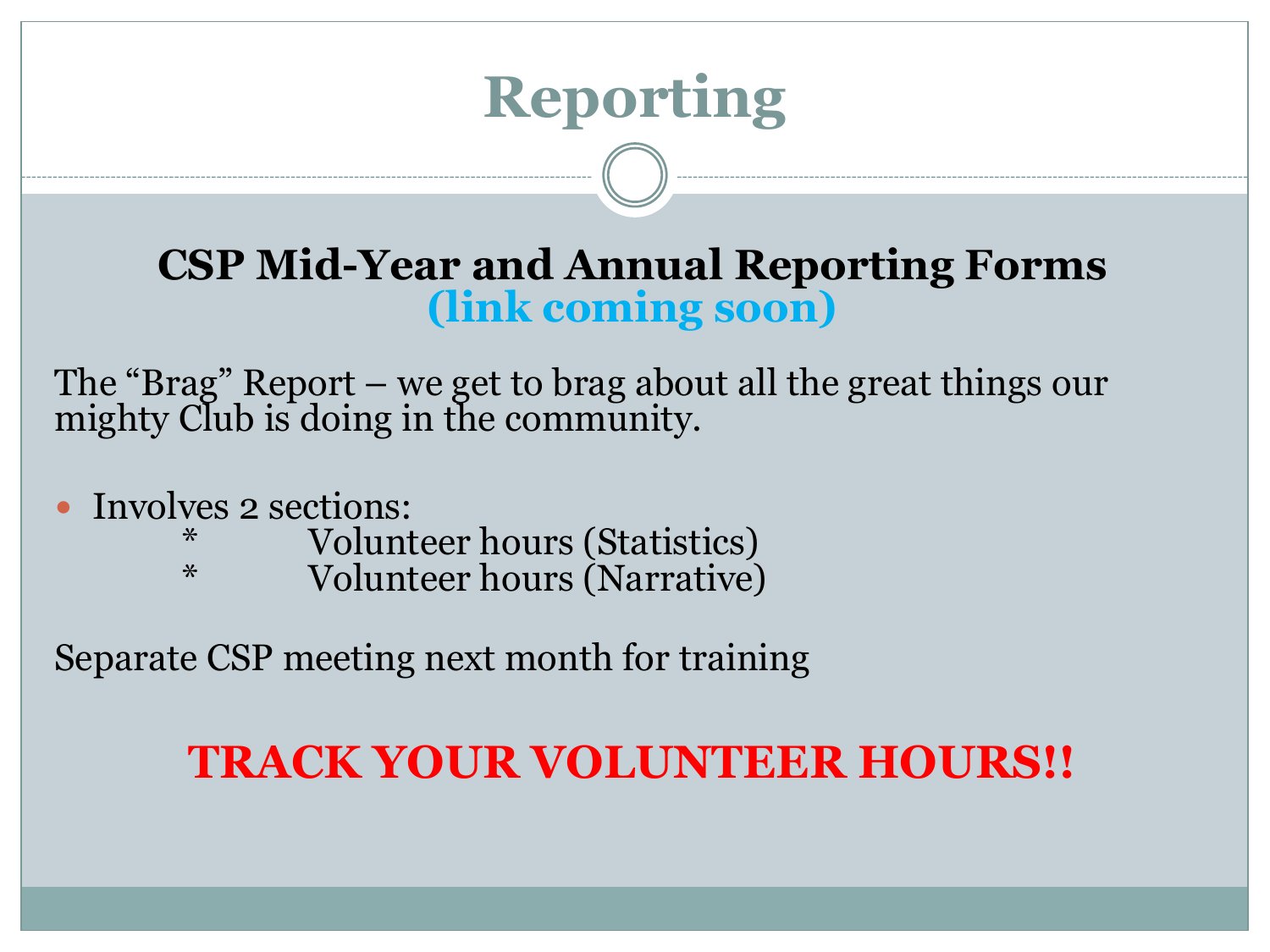#### CSP Reimbursements

• Reimbursement for such items as postage and printing.

#### Complete the CSP Reimbursement Form

- Attach receipts to the form
- Submit the form with receipts attached **A.S.A.P.** to the Club Treasurer (suggestion: submit the day of the program)

**If in doubt about a reimbursable expense, please ask BEFORE you spend the money.**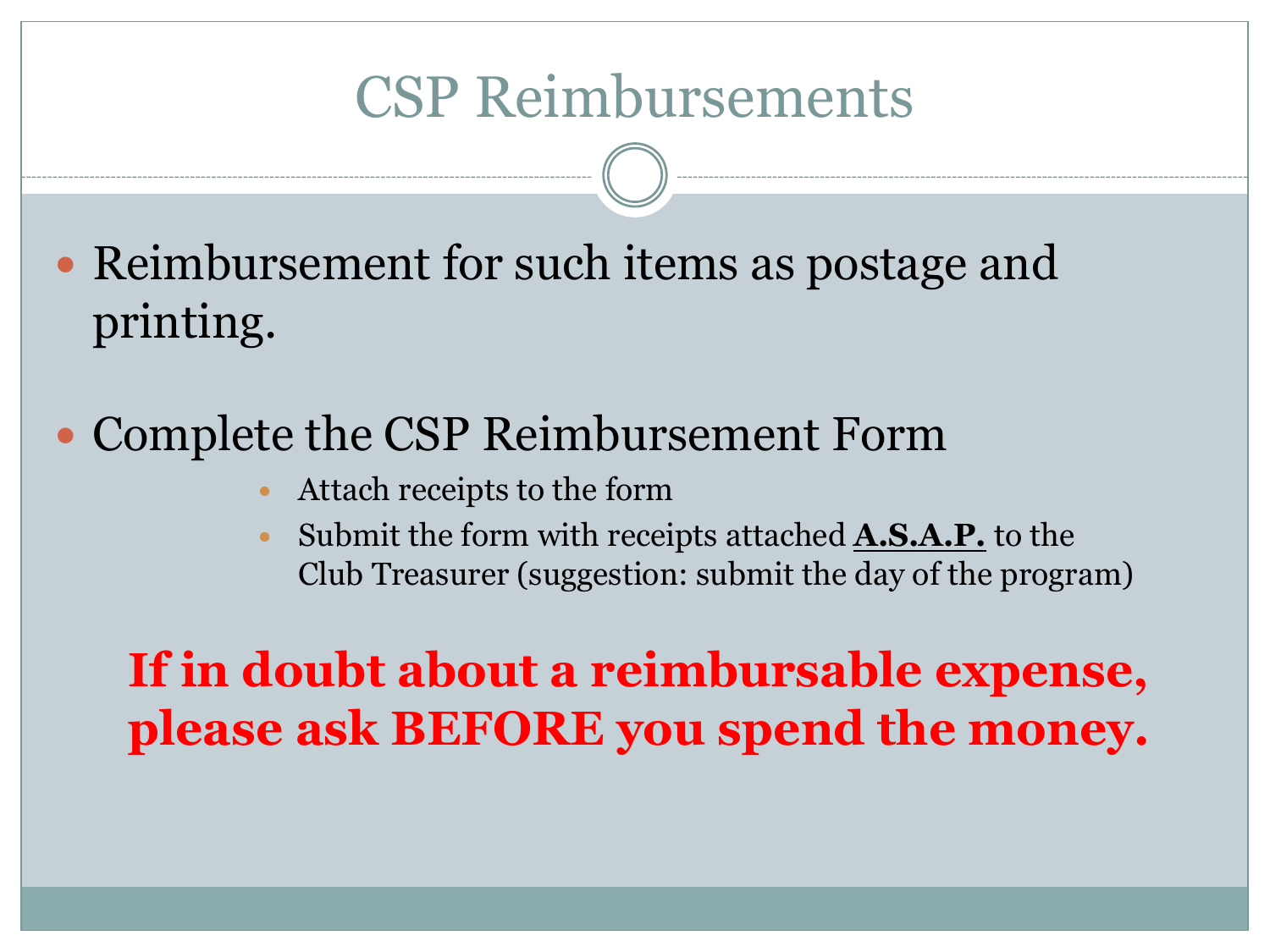## **[Useful Links](http://www.gfwcclearwatercommunitywomansclub.org/forms/CCWC%20REQUEST%20FOR%20REIMBURSEMENT.pdf)**

#### **CCWC Website:**

http://gfwcclearwatercommunitywomansclub.org

#### **Reimbursement Request Form:**

http://www.gfwcclearwatercommunitywomanscl g/forms/CCWC%20REQUEST%20FOR%20REI RSEMENT.pdf

#### **Volunteer Hours Form:**

http://www.gfwcclearwatercommunitywomanscl g/forms/CCWC%20Volunteer%20Hours%20201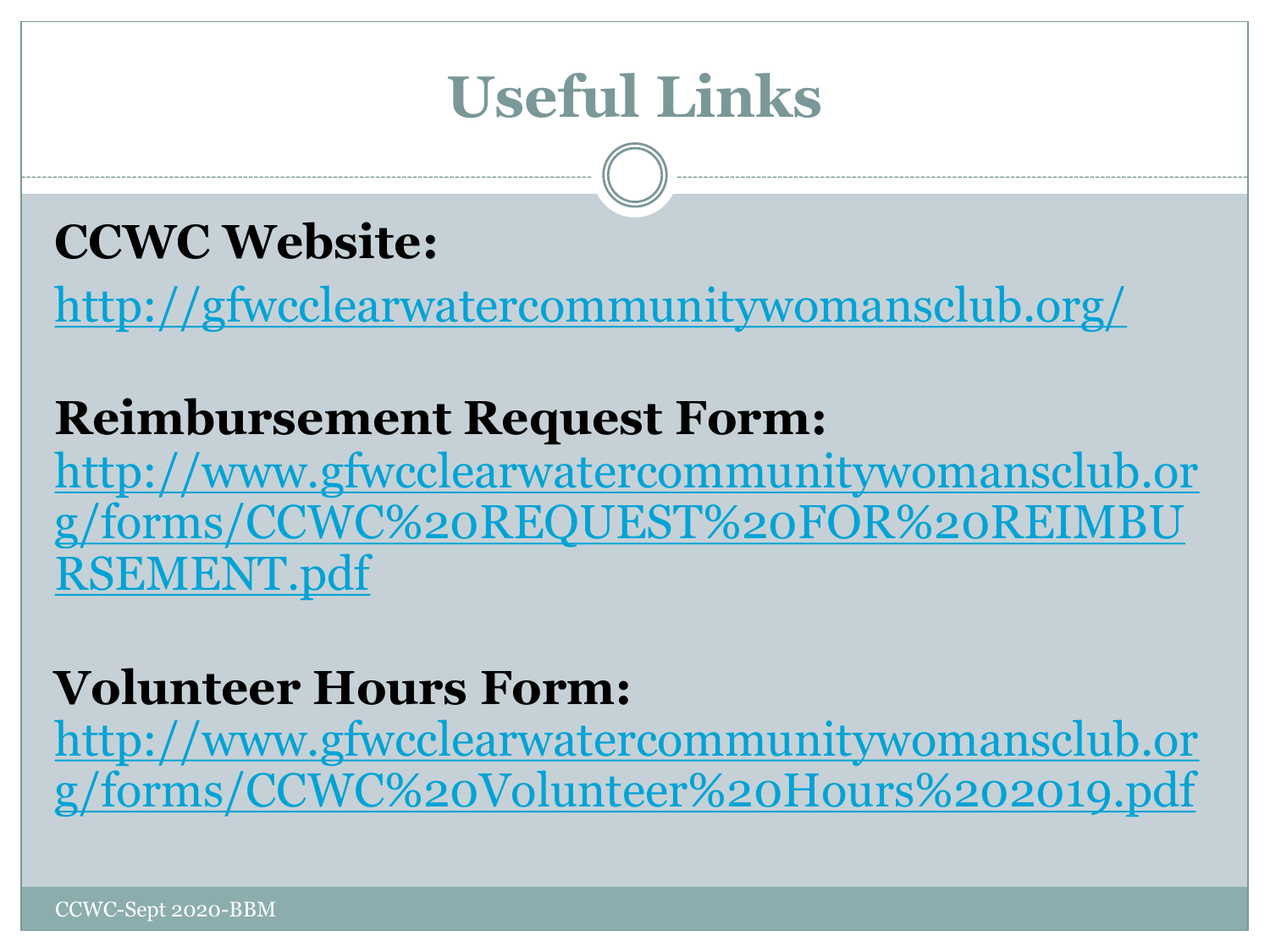## **[More Useful Links](http://gfwcclearwatercommunitywomansclub.org/education.htm)**

- **Arts & Culture CSP -** *Supporting creativity and cultural awareness.* http://gfwcclearwatercommunitywomansclub.org/arts.htm
- **Environment CSP -** *Developing an appreciation for the environnent and natural mass of the environnent and natural mass and natural mass and natural mass and natural*  $\sigma$ *resources* http://gfwcclearwatercommunitywomansclub.org/conservation.htm
- **Education and Libraries CSP -** *Promoting literacy and lifetime learning* http://gfwcclearwatercommunitywomansclub.org/education.htm
- **Health and Wellness CSP -** *Creating a better quality of life for our citizens also Equivalent* http://gfwcclearwatercommunitywomansclub.org/homelife.htm
- **Civic Engagement and Outreach -** *Encouraging civics and social responsibilities* http://gfwcclearwatercommunitywomansclub.org/publicissues.htm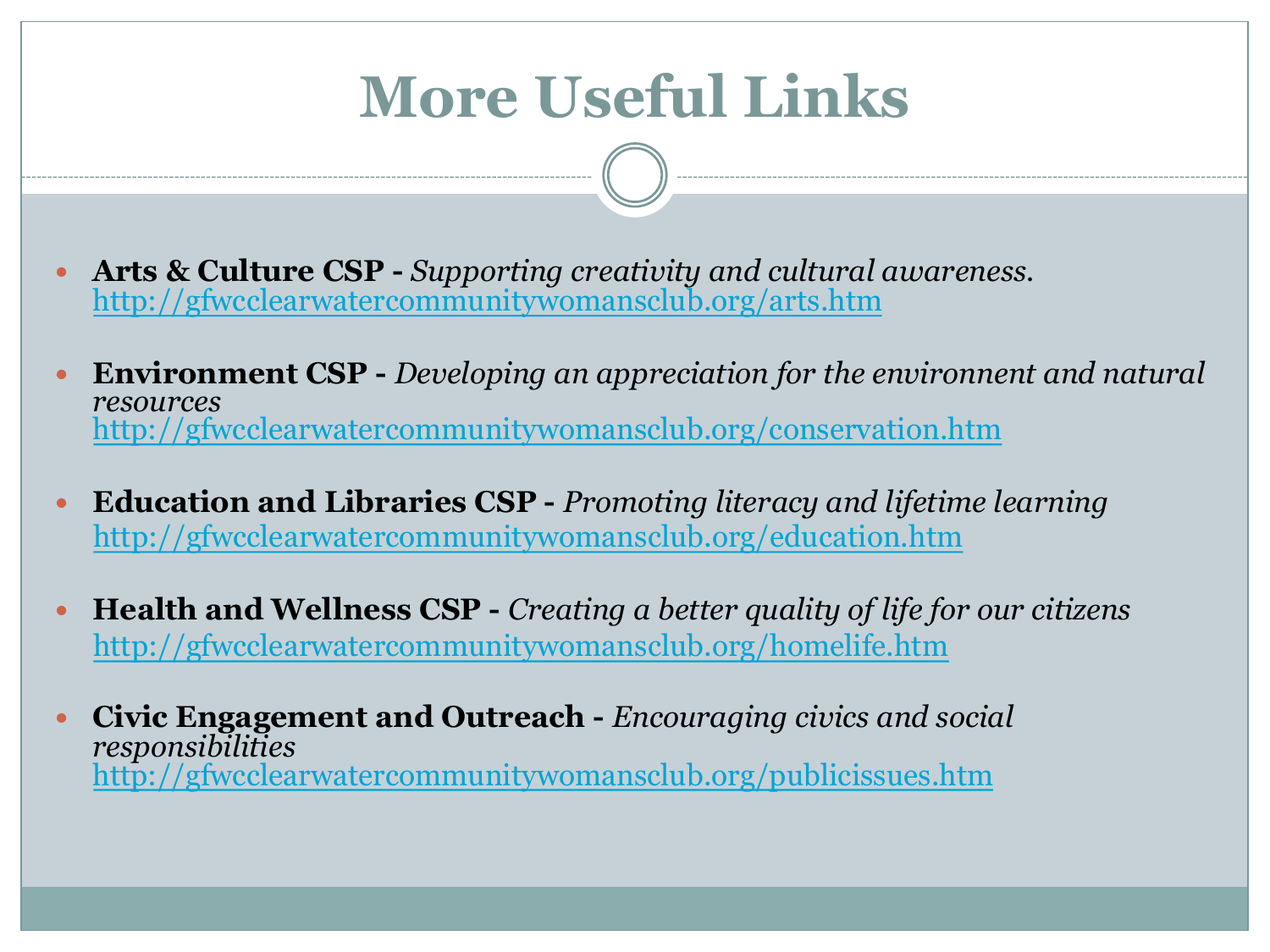## **Volunteer Spirit**

## *Living the Volunteer Spirit* …..

GFWC Florida members and clubs make differences in their communities, our state, and internationally. Through volunteer hours and generous contributions, your commitment to making a difference improves lives and provides hope for countless individuals.